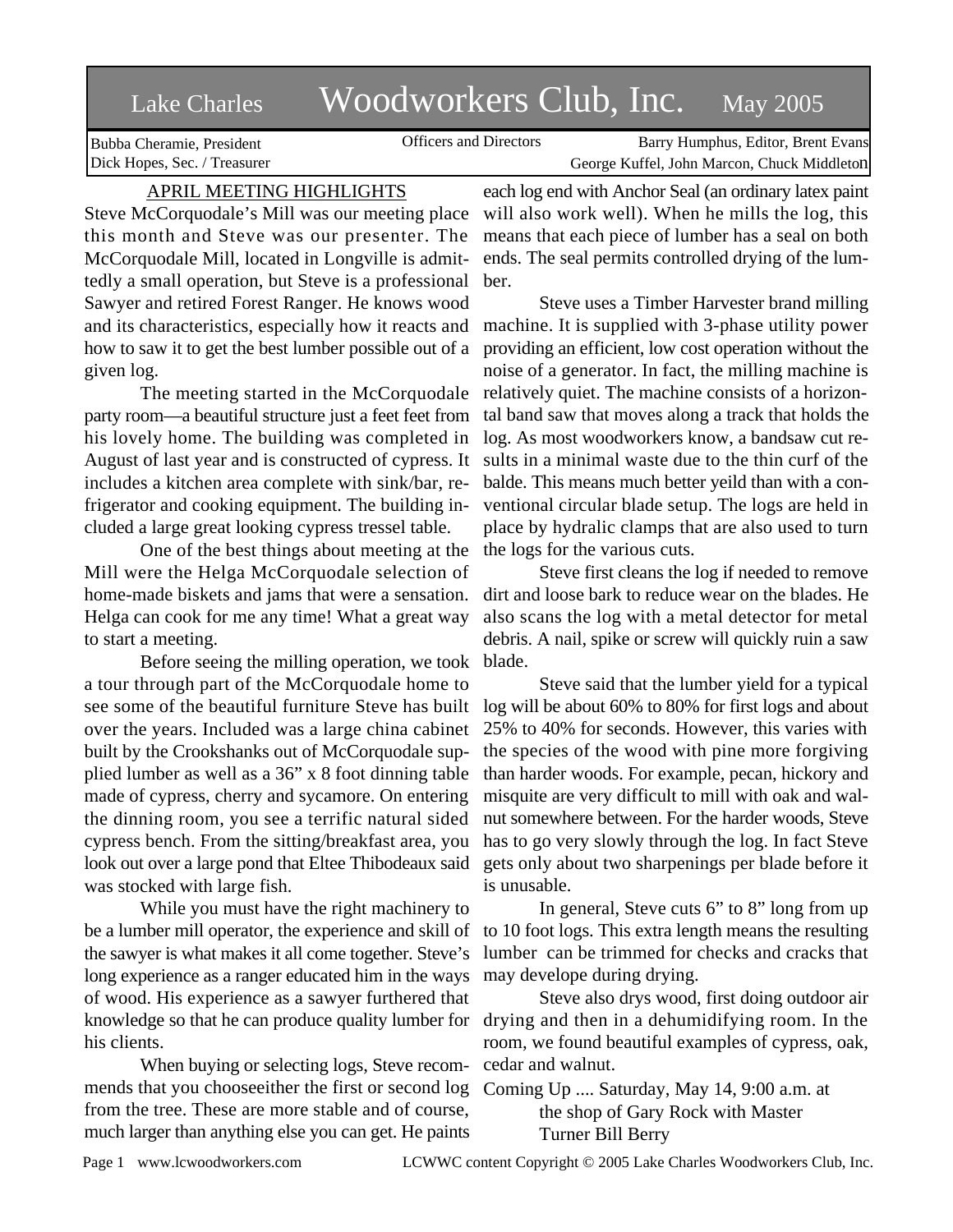#### GETTING THE BUGS OUT

Dick Trouth recently reminded me about a great insect killing technique I've know about and used for years. I just didn't think about writing it up until Dick reminded me. Several years ago I went hiking near Washington, CA. in the Sierra Nevada mountains in eastern California. We got there on June 1st and it was sleeting along with a few flakes of snow. Kind of an interesting place to be in the middle of the summer! But before traveling to the hiking area, I had visited with some friends in Davis, Ca.

Dr. Steve Roberts, besides teaching anthropology at UC Davis, collects American Indian rugs. He has hundreds of them, all over the house. They are on the floors, on the furniture, on the walls and in or on just about every more or less flat surface in the house.

As I headed to the freezer to get ice for my drink, Steve mumbled something about being careful of the rugs. I thought he was just warning me to not trip over the ones on the floor. I wasn't paying much attention to what he actually said as I carefully stepped over the very valuable native American rugs covering nearly every inch of the floors in the house. When I opened the freezer, a rug fell out onto my feet. Making my way back to the picnic table in the back yard to join our group, Steve noticed the puzzled look on my face.

"Bugs," he said, "actually *Tineola bisselliella* larvae. They're the ones that eat holes in your casmire sweaters all summer. They also eat 200 year old native American rugs worth thousands of dollars each. Freezing kills the bugs, every time."

In fact at the University of California at Davis, where Steve teaches, they've got a group of researchers doing nothing but studying insect control methods. One of the methods they found that reliably kills moth larvae is freezing them. The real advantage of this technique is that it is not environmentally hazardous (no nasty chemicals, fumigation or trips to the dry cleaners), easy to do (presuming you've got the spare freezer space) and works every time. I asked him about wood boring larvae. He said that as long as the critters contain water, freezing will kill them. He said it might take a couple of days as a chunk of wood is denser than a rug, but it should work.

In fact many musems, historical groups and others use freezing to eradicate damaging insects in historical objects, according to many references on the Internet.

The classical approach to killing wood boring insect larvae is fumigation. Unfortunately, most of the insecticides that will do the trick are very hazardous and can only be used by licensed professionals. Another problem is effectiveness. Insecticides do not easily penetrate wood to actually get at the insects. That is because most of the chemicals are painted or spayed on the exterior of the wood and only kill those larvae close to the surface. What most larvae do is to bore straight in for an inch or so and then make a 90 degree turn. This means that if you poke the hole with a stick, you probably won't get them and even spraying directly in the hole is not reliable.

It is this time of year (April through July) that boring wasps and bees start looking at your stored lumber as a desirable place in which to lay their eggs. The eggs hatch and the

resulting larvae (some more than an inch long and as big around as your small finger) start doing their work.

I realize that the holes the bugs bore can be of artistic value, especially to the dedicated turners out there, but often, you want a clean work piece without the 5/8ths inch holes. Besides, the holes can catch on a bowl gouge and ruin the entire effort, i.e., chunks of bowl parts flying off in all directions. And there is nothing more entertaining than a fat white worm hitting your face shield (I feed these to my gold fish) at 1,000 RPM (Not wearing your face shield while turning? Bad practice!).

One approach is to use heat to kill the larvae. In fact if you bring the wood up to 120 to 150 degrees Fahrenheit for 24 hours or so, the heat will kill most larvae. That is one of the reasons that kiln dried wood contains few if any insects. You can do this yourself if the work piece is small enough to fit in your microwave. Not the microwave in your kitchen – that old one in the shop! The down-side is that you really can't keep the heat going for 24 hours unless you've got a wood drying kiln.

There are many advantages to freezing wood to kill off the insect larvae. First, you are going to be running the freezer anyway, at least if you want that Starbucks Coffee Java Chip ice cream to stay hard. Second, your freezer is probably larger than the microwave, so if you re-arrange the frozen chicken (check with your freezer manager first – I got into trouble when she couldn't find the Java Chip), and you can get a good size chunk of wood in there. Third, no chemicals are needed – probably the best reason above all as most insectacides for this use are highly restricted.

The key is leaving the wood in the freezer long enough to do the job. Wood is denser than a wool rug or sweater and green wood, because of the water content, is quite dense. So all you've got to do is put it in the freezer and leave it for a week or so – that should do the trick.

Freezing will also dry the wood some and because as water becomes ice, it expands slightly and you run a slight risk of cracks or checks. If you can, you should probably bag the wood and squeeze out all the air. You might also want to start the process on as dry a day as possible, at least in South "wet" Louisiana. But in general, you can freeze it and forget it. By the way, always let the wood thaw a day or so before working it.

And one other thing: be sure to let the home manger know that there is a log in the freezer – it will make you life a little better – there is nothing so suprising than a great chunk of frozen wood falling on someones toes to make the evening a less than happy one. *Barry Humphus*.

#### A REQUEST FROM OUR MEMBERS

Barry Humphus really appreciates your input. He is always struggling to come up with articles, information and meeting ideas for you. The idea is to improve his skills and improve yours. Like member Dick Trouth, the above article resulted in something you can do. Let Barry know what you want to see in the LCWWC Newsletter.